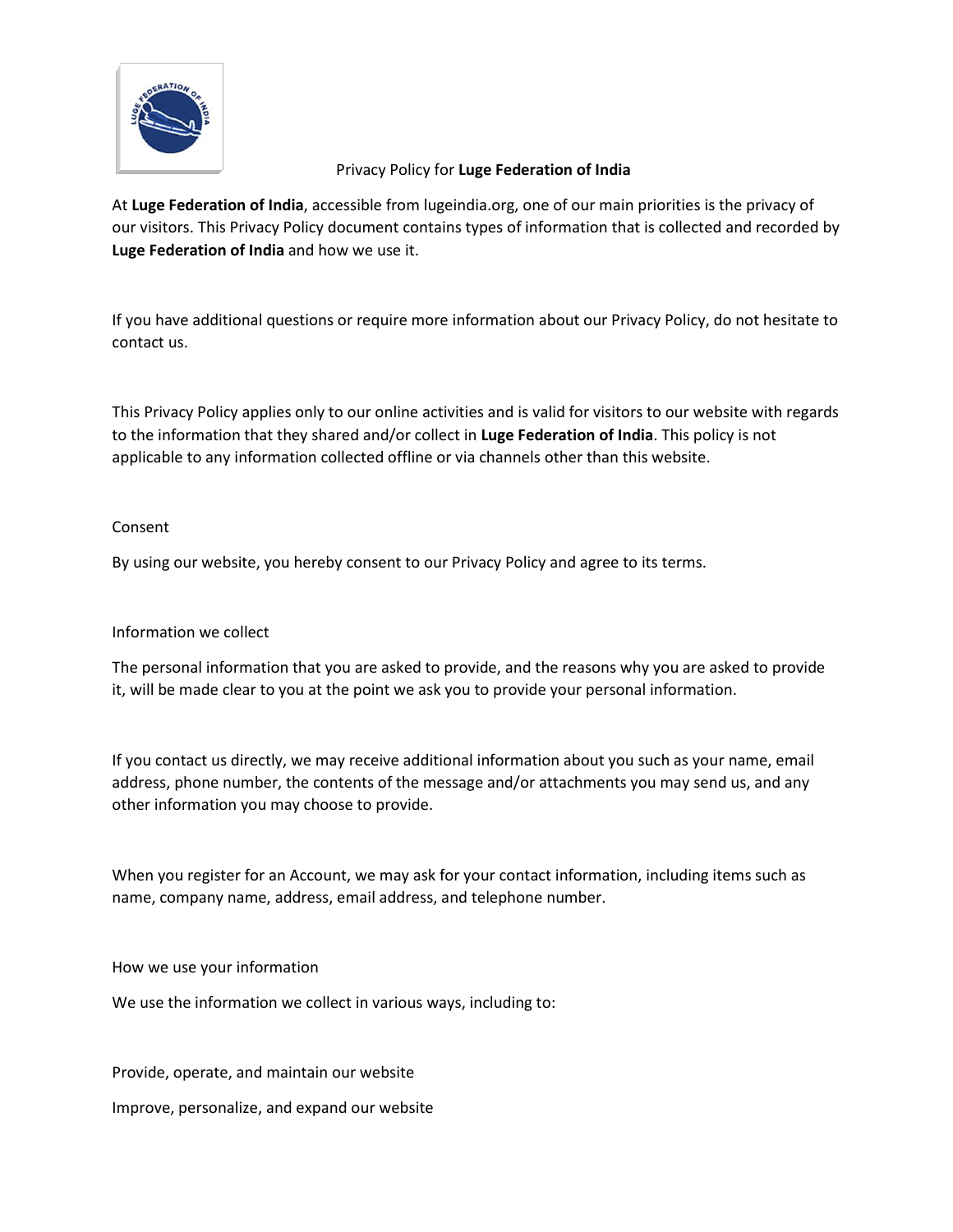

Understand and analyze how you use our website

Develop new products, services, features, and functionality

Communicate with you, either directly or through one of our partners, including for customer service, to provide you with updates and other information relating to the website, and for marketing and promotional purposes

#### Send you emails

Find and prevent fraud

### Log Files

**Luge Federation of India** follows a standard procedure of using log files. These files log visitors when they visit websites. All hosting companies do this and a part of hosting services' analytics. The information collected by log files include internet protocol (IP) addresses, browser type, Internet Service Provider (ISP), date and time stamp, referring/exit pages, and possibly the number of clicks. These are not linked to any information that is personally identifiable. The purpose of the information is for analyzing trends, administering the site, tracking users' movement on the website, and gathering demographic information.

#### Cookies and Web Beacons

Like any other website, **Luge Federation of India** uses 'cookies. These cookies are used to store information including visitors' preferences, and the pages on the website that the visitor accessed or visited. The information is used to optimize the users' experience by customizing our web page content based on visitors' browser type and/or other information.

# Advertising Partners Privacy Policies

You may consult this list to find the Privacy Policy for each of the advertising partners of **Luge Federation of India**.

Third-party ad servers or ad networks uses technologies like cookies, JavaScript, or Web Beacons that are used in their respective advertisements and links that appear on **Luge Federation of India**, which are sent directly to users' browser. They automatically receive your IP address when this occurs. These technologies are used to measure the effectiveness of their advertising campaigns and/or to personalize the advertising content that you see on websites that you visit.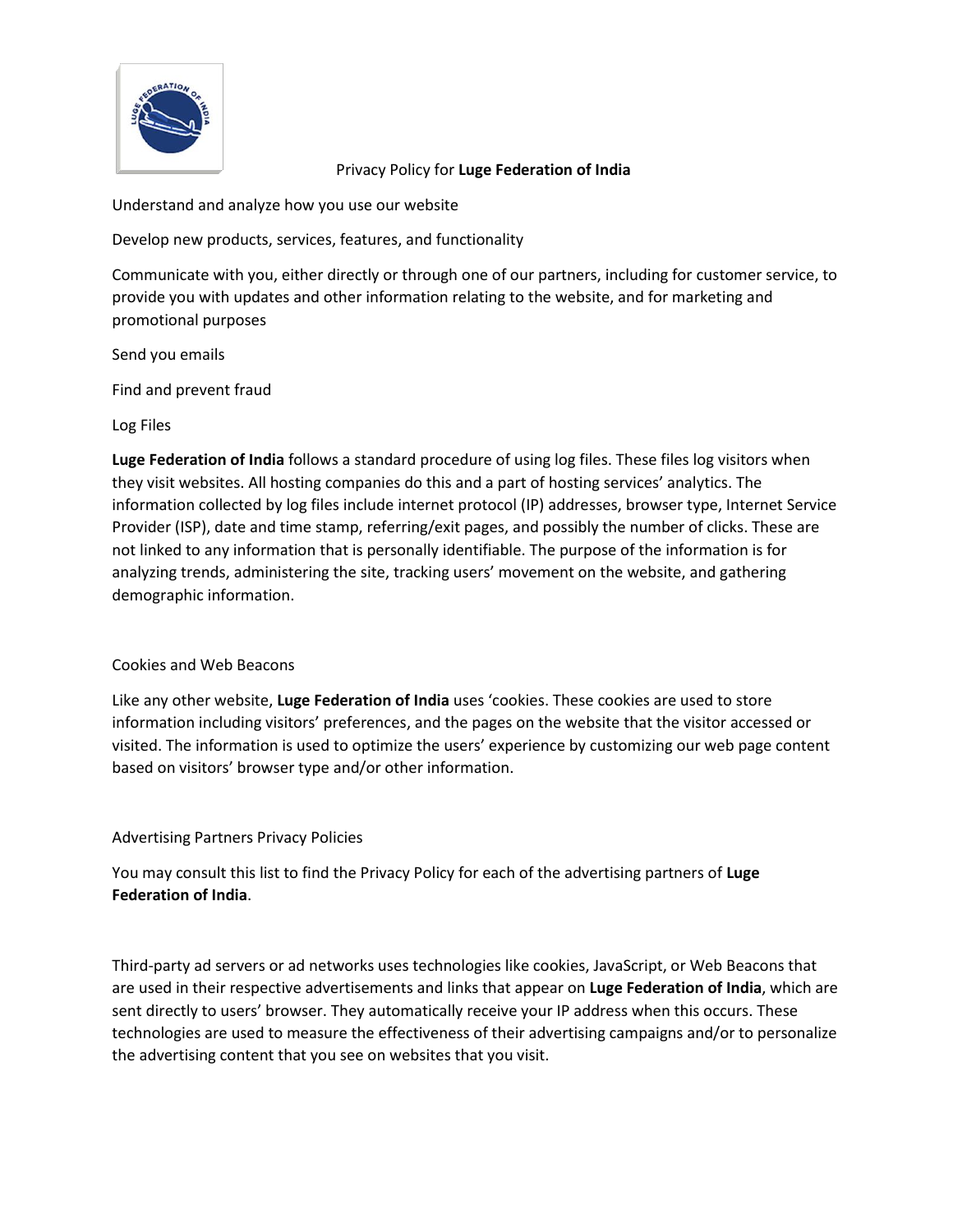

Note that **Luge Federation of India** has no access to or control over these cookies that are used by thirdparty advertisers.

Third Party Privacy Policies

**Luge Federation of India**'s Privacy Policy does not apply to other advertisers or websites. Thus, we are advising you to consult the respective Privacy Policies of these third-party ad servers for more detailed information. It may include their practices and instructions about how to opt-out of certain options.

You can choose to disable cookies through your individual browser options. To know more detailed information about cookie management with specific web browsers, it can be found at the browsers' respective websites.

CCPA Privacy Rights (Do Not Sell My Personal Information)

Under the CCPA, among other rights, California consumers have the right to:

Request that a business that collects a consumer's personal data disclose the categories and specific pieces of personal data that a business has collected about consumers.

Request that a business delete any personal data about the consumer that a business has collected.

Request that a business that sells a consumer's personal data, not sell the consumer's personal data.

If you make a request, we have one month to respond to you. If you would like to exercise any of these rights, please contact us.

GDPR Data Protection Rights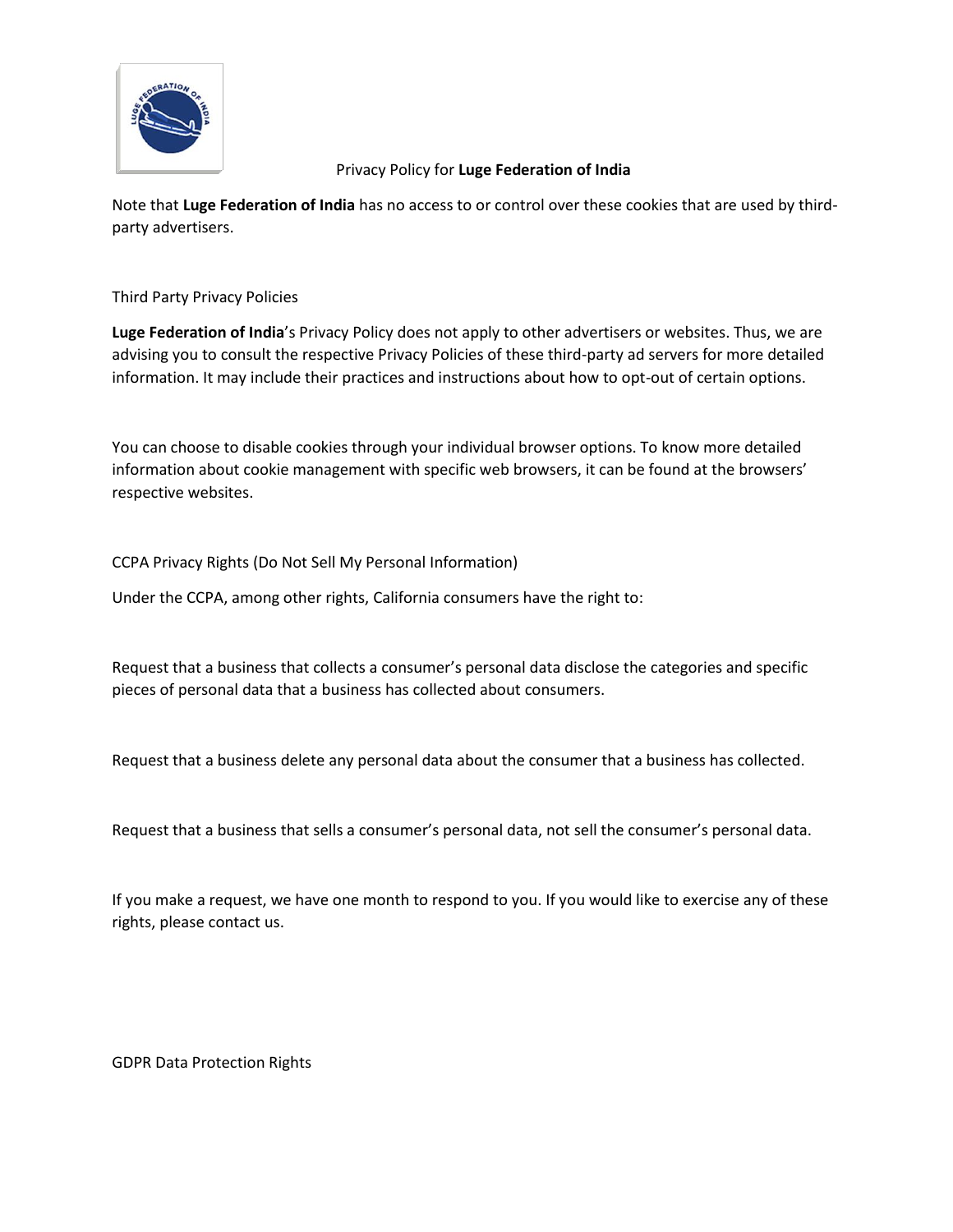

We would like to make sure you are fully aware of all of your data protection rights. Every user is entitled to the following:

The right to access – You have the right to request copies of your personal data. We may charge you a small fee for this service.

The right to rectification – You have the right to request that we correct any information you believe is inaccurate. You also have the right to request that we complete the information you believe is incomplete.

The right to erasure – You have the right to request that we erase your personal data, under certain conditions.

The right to restrict processing – You have the right to request that we restrict the processing of your personal data, under certain conditions.

The right to object to processing – You have the right to object to our processing of your personal data, under certain conditions.

The right to data portability – You have the right to request that we transfer the data that we have collected to another organization, or directly to you, under certain conditions.

If you make a request, we have one month to respond to you. If you would like to exercise any of these rights, please contact us.

Children's Information

Another part of our priority is adding protection for children while using the internet. We encourage parents and guardians to observe, participate in, and/or monitor and guide their online activity.